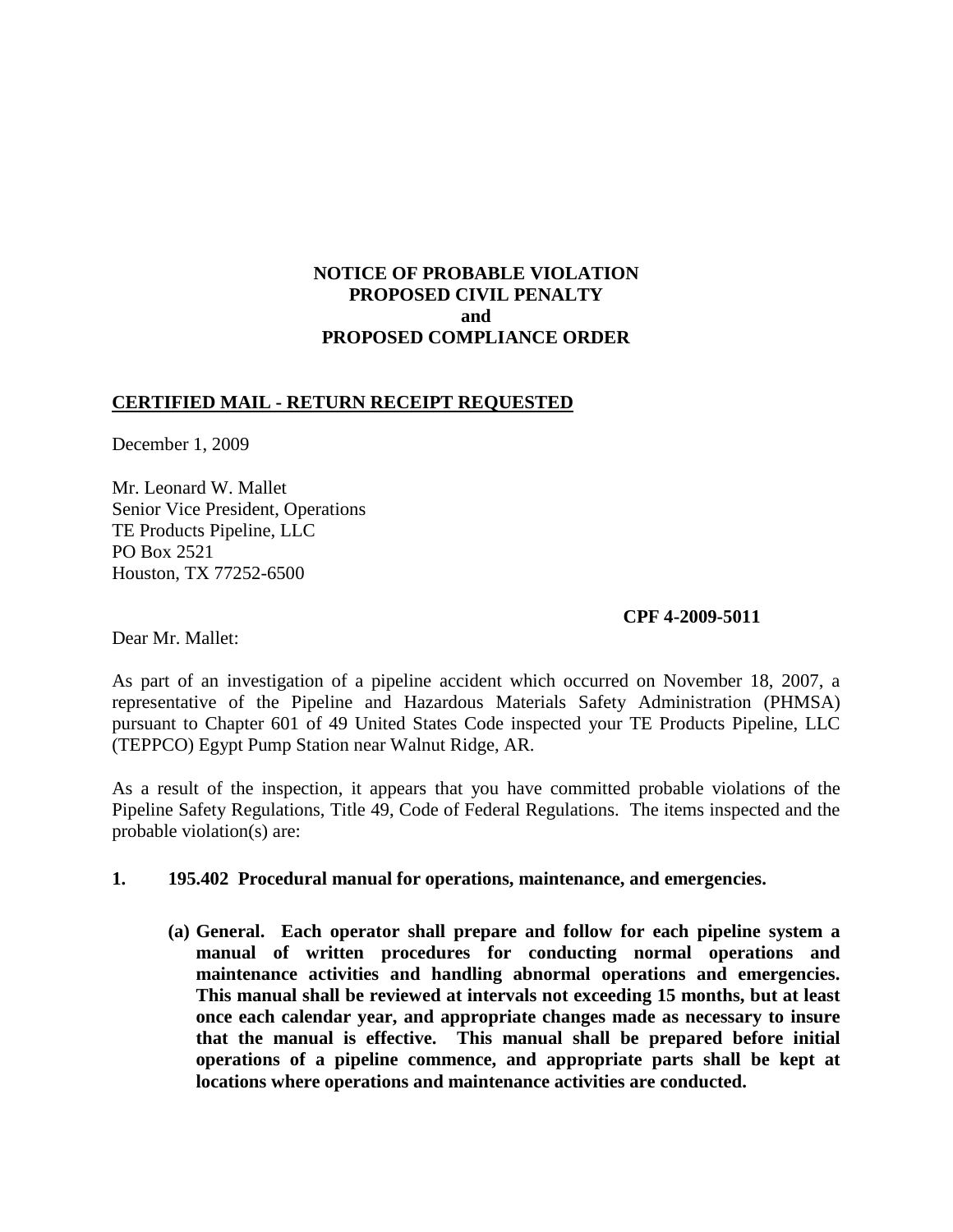The operator's procedure for retaining a valve (suspected in causing an incident release; as reported by the operator) was insufficient in establishing a chain of custody for the valve prior to its transfer to an independent testing laboratory. This insufficiency led to loss of the suspect component thus preventing the requisite testing of the valve to determine its role in the release/incident.

Following the release of approximately 5800 barrels of propane on November 11, 2007, at TE Products Pipeline, LLC's (TEPPCO's) Egypt Pump Station, TEPPCO removed a two inch sump line valve connected to the pump suspected of being the point source of the release/incident. It was to be temporarily stored at the Egypt Station warehouse pending delivery to a testing laboratory.

As explained by TEPPCO, the loss of the valve resulted from the following factors:

- "TEPPCO does not have a formal procedure once the valve has been taken out of the ground and put into the warehouse.
- There is a procedure once engineering has designated a lab where the valve changes custody. Under normal circumstances there is a procedure for custody transfer when the valve leaves our possession for transportation to a metallurgy lab. Several things were in play here.
- This is a very large warehouse and the valve had been stored for over a year awaiting designation.
- The valve was thrown out accidently during the annual cleaning of this warehouse.
- The valve was thrown out 1 day prior to receiving the instructions for sending valve to a lab.
- The operations people tried to retrieve the valve in question from the scrap yard as it had been delivered less than 24 hours to the scrap yard.
- This is a very infrequent occurrence for the operation's people that a procedure had not been developed."

TEPPCO further communicated that,

"Operations are preparing a document to cover the storage and safety of pipeline appurtenances prior to designation to a lab."

At the time of the incident, TEPPCO's internal procedures for maintaining a chain of custody for suspect components involved in incidents or releases were inadequate to comply with the regulations. The valve was lost and therefore the requisite laboratory testing was not performed due to inadequate procedures.

#### **2. 195.402 Procedural manual for operations, maintenance, and emergencies.**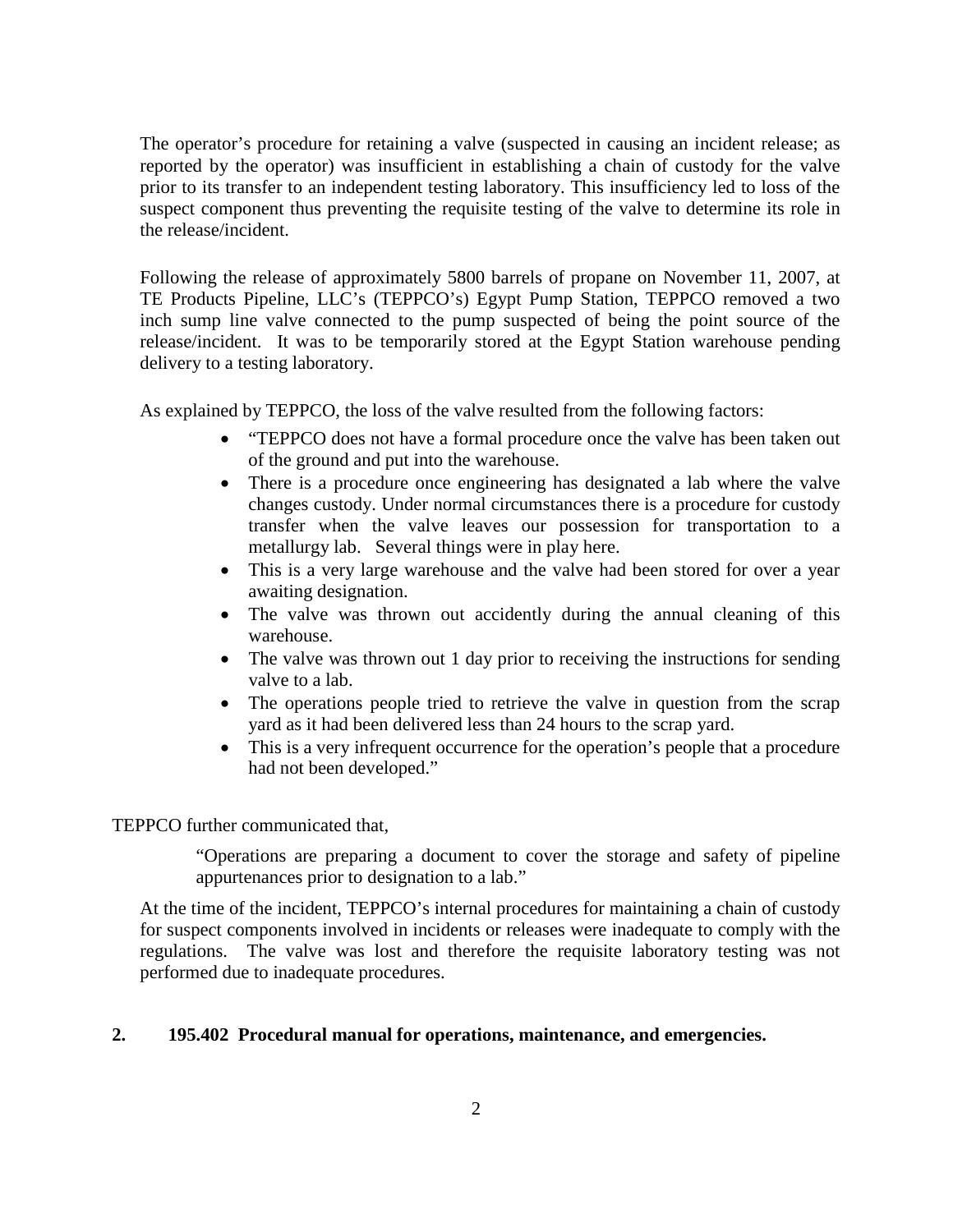- **(c) Maintenance and normal operations. The manual required by paragraph (a) of this section must include procedures for the following to provide safety during maintenance and normal operations:**
- **(5) Analyzing pipeline accidents to determine their causes.**

The operator failed to perform post-accident analyses (laboratory testing) of the suspect valve component, as required by the regulation and the operator's Procedure E-400, Investigation of Failures. Procedures E-400 specifically require,

"All operational failures and accidents involving facilities shall be investigated and analyzed for the purpose of determining the cause and to minimize the possibility of a recurrence." Additionally, "When possible, salvage materials that can be utilized in a laboratory analysis in an effort to establish the possible cause of the failure or accident. Care shall be taken to preserve these materials in their existing condition so as not to impair their analytical value. A laboratory analysis and/or metallurgical examination of the failed specimen shall be initiated when it is deemed necessary. The laboratory firm shall prepare a full report on the findings of the analysis or examination."

During the time the valve was being stored, it was inadvertently discarded when it was mistaken for disposable refuse. TEPPCO states the delay in delivering the component for testing was due to contractual delays between the laboratory and TEPPCO; wherein an ownership change had occurred with one of the parties voiding a previous contract. This required the negotiations and execution of a replacement contract for services causing the delay. The subject valve was errantly discarded during this period.

By not performing the requisite laboratory testing of the suspect component, the operator violated the regulation. The valve was lost and therefore requisite laboratory testing was not performed.

#### Proposed Civil Penalty

Under 49 United States Code, § 60122, you are subject to a civil penalty not to exceed \$100,000 for each violation for each day the violation persists up to a maximum of \$1,000,000 for any related series of violations. The Compliance Officer has reviewed the circumstances and supporting documentation involved in the above probable violation(s) and has recommended that you be preliminarily assessed a civil penalty of \$17,500 as follows:

| Item number | <b>PENALTY</b> |
|-------------|----------------|
|             | \$17,500       |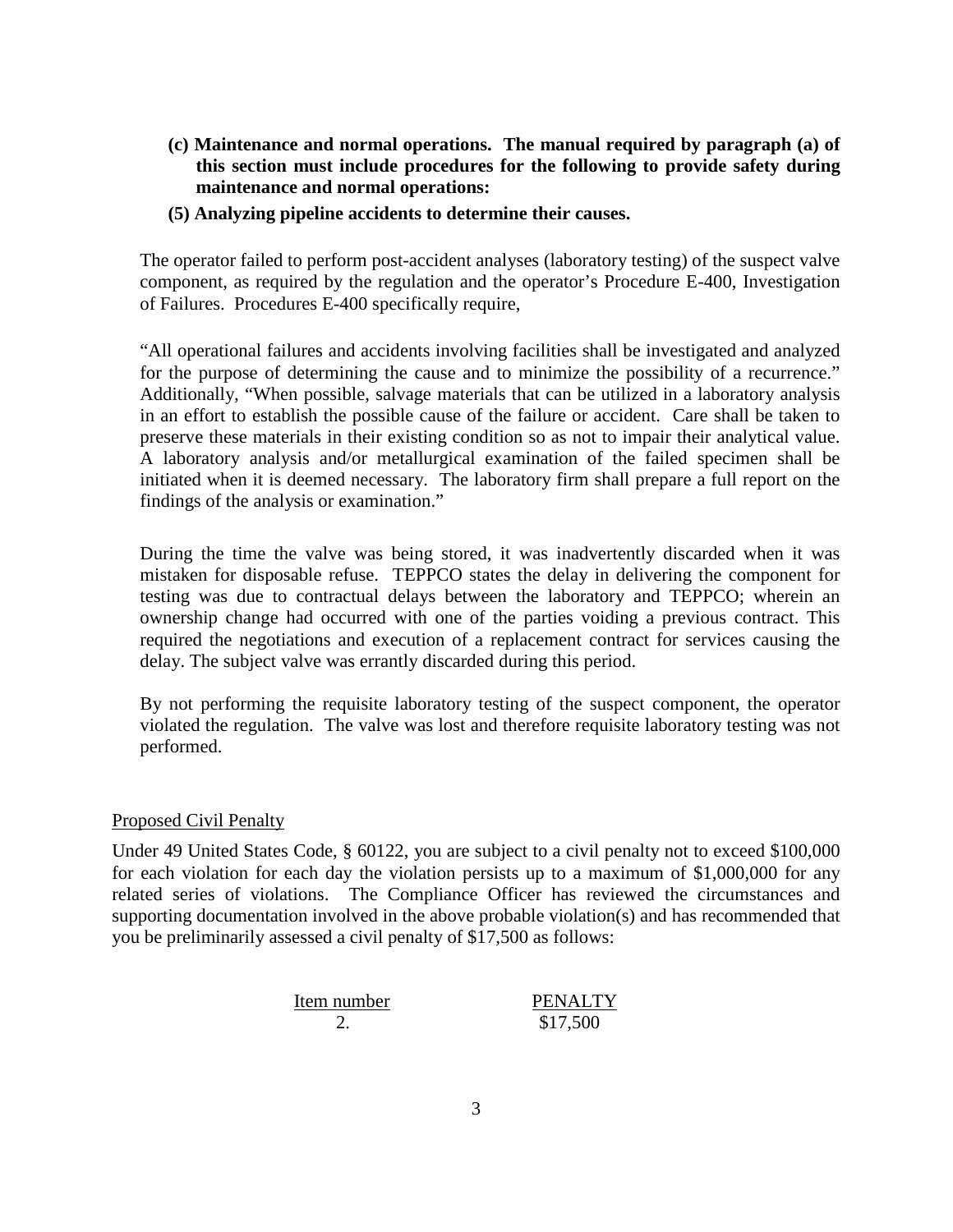### Proposed Compliance Order

With respect to item number 1 pursuant to 49 United States Code § 60118, the Pipeline and Hazardous Materials Safety Administration proposes to issue a Compliance Order to TE Products Pipeline, LLC. Please refer to the *Proposed Compliance Order*, which is enclosed and made a part of this Notice.

### Response to this Notice

Enclosed as part of this Notice is a document entitled *Response Options for Pipeline Operators in Compliance Proceedings*. Please refer to this document and note the response options. Be advised that all material you submit in response to this enforcement action is subject to being made publicly available. If you believe that any portion of your responsive material qualifies for confidential treatment under 5 U.S.C. 552(b), along with the complete original document you must provide a second copy of the document with the portions you believe qualify for confidential treatment redacted and an explanation of why you believe the redacted information qualifies for confidential treatment under 5 U.S.C. 552(b). If you do not respond within 30 days of receipt of this Notice, this constitutes a waiver of your right to contest the allegations in this Notice and authorizes the Associate Administrator for Pipeline Safety to find facts as alleged in this Notice without further notice to you and to issue a Final Order.

In your correspondence on this matter, please refer to **CPF 4-2009-5011** and for each document you submit, please provide a copy in electronic format whenever possible.

Sincerely,

R. M. Seeley Director, Southwest Region Pipeline and Hazardous Materials Safety Administration

Enclosures: *Proposed Compliance Order Response Options for Pipeline Operators in Compliance Proceedings*